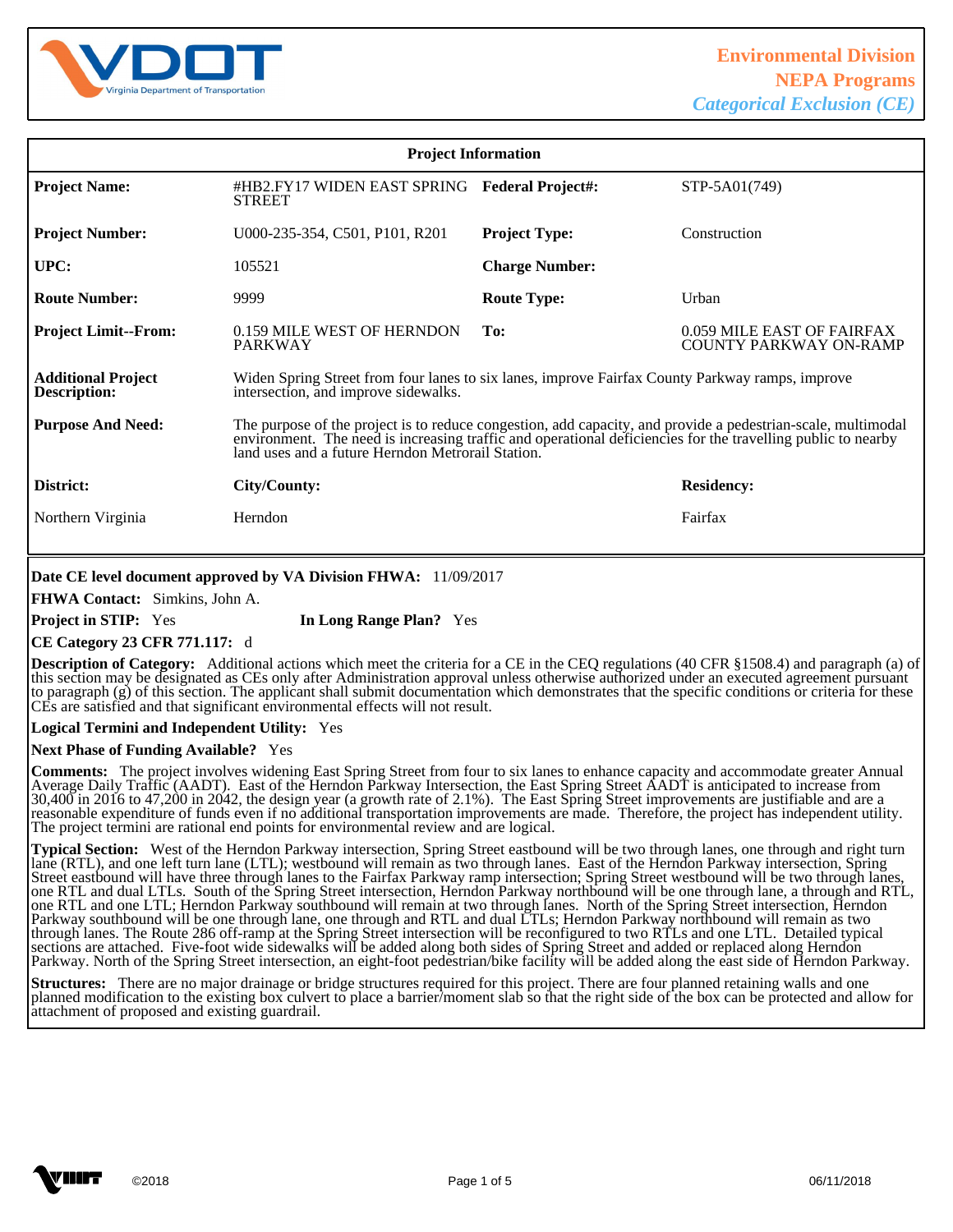### **SOCIO-ECONOMIC**

**Minority/Low Income Populations:** Present with no impact **Disproportionate Impacts to Minority/Low Income Populations:** No

**Source:** USA.com, Virginia Department of Transportation (VDOT) GIS, VDOT EJ Analysis, VDOT Project Manager, Right of Way - Relocation Assistance Report

**Existing or Planned Public Recreational Facilities:** Present with impacts

**Community Services:** Present with no impact

**Consistent with Local Land Use:** Yes

l

 $\overline{a}$ 

 $\overline{a}$ 

**Source:** Town of Herndon, Northern Virginia (NOVA) Parks, Fairfax County Department of Transportation

**Existing or Planned Bicycle/Pedestrian Facilities** Present with impacts

**Source:** Town of Herndon, NOVA Parks, Fairfax County Department of Transportation

**Socio-Economic Comments:** Minority/low income populations are present within the general project vicinity. VDOT Environmental Justice (EJ) Analysis is attached. There are no EJ impacts due to relocations since the project involves no relocations. The left turn access from westbound East Spring Street to Sunset Park Drive will be closed due to safety issues. This will restrict access to buildings on parcels 008 and 010. Mitigation may include leaving or defer the closing of the existing eastern entrance for right in/right out to the Sunset Business Park; allowing limited U-turns on East Spring Street westbound to eastbound at the intersection with Herndon Parkway during off peak hours; modification to the circle drive at Herndon Parkway in order to facilitate movements of a WB-50 delivery truck; and discussion of installing a signal along Herndon Parkway at the circle entrance. The Washington and Old Dominion (W&OD) Trail is an existing public recreational facility. See Section 4(f) and Section 6(f) for more details. The project will provide for pedestrian/cyclist improvements to include highvisibility crosswalks; American with Disabilities Act (ADA) compliant sidewalks, curb ramps, and pedestrian signalization; a cycle track along the east side of Herndon Parkway; improved access to both the W&OD Trail and the Sugarland Run Trail; and a new sidewalk connection to Sunset Hills Road. Fairfax Department of Fire and Rescue has no concerns based on no planned detours and coordination of hydrant relocations. 1

### **SECTION 4(f) and SECTION 6(f)**

#### **Use of 4(f) Property:** No

**Source:** VDOT, Department of Conservation and Recreation (DCR), NOVA Parks

#### **6(f) Conversion:** No **Acres of Conversion:**

**4(f) Comments:** The project plan proposes to extend sidewalk and create a dedicated bicycle path along the Herndon Parkway to connect to the (W&OD) Trail, owned by NOVA Parks. Installation of these facilities will require grading and a retaining wall in the W&OD Railroad Regional Park. NOVA Parks will license this use of the W&OD Railroad Regional Park rather than grant easements. NOVA Parks concurred with Section 4(f) exemption 23 CFR 774.13 (g)(1) on 01/26/18 for the license on the W&OD Railroad Regional Park. The Virginia Department of Historic Resources (VDHR) was informed of the Federal Highway Administration's (FHWA) intent to make a Section 4(f) de minimis impact finding upon concurrence with a no adverse effect determination by VDOT. On 05/07/18, the FHWA concurred with the finding of de minimis  $\frac{3}{11}$  impacts on the W&OD Railroad Historic District which is coincident with the W&OD Railroad Regional Park.

**6(f) Comments:** The bicycle/pedestrian facility will serve to enhance recreational user access to the W&OD Railroad Regional Park. Since there will be no easement or fee simple right-of-way transfer there is no "take" from the Land and Water Conservation Fund protected area. As such, the proposed facility does not constitute a conversion of use. l

### **CULTURAL RESOURCES**

### **Section 106 Effect Determination:** NO ADVERSE EFFECT

**Name of Historic Property:** W&OD Railroad Historic District **DHR Concurrence date:** 04/27/2018

**MOA/PA Execution Date:** None

**Cultural Resource Comments:** A license from NOVA Parks will be acquired adjacent to the east side of Herndon Parkway for the installation of a bike path and upgraded sidewalk giving access onto the W&OD Trail. This will serve to enhance the W&OD Railroad Historic District. The project will slightly alter the setting and feeling of the W&OD District in the area adjacent to Herndon Parkway. This area has already undergone widespread urbanization/transformation over the past several decades. Although the project represents a slight change, there will be no diminishment of any aspects of historic integrity that qualify the property for the National Register of Historic Places/Virginia Landmarks Register.  $\overline{a}$ 

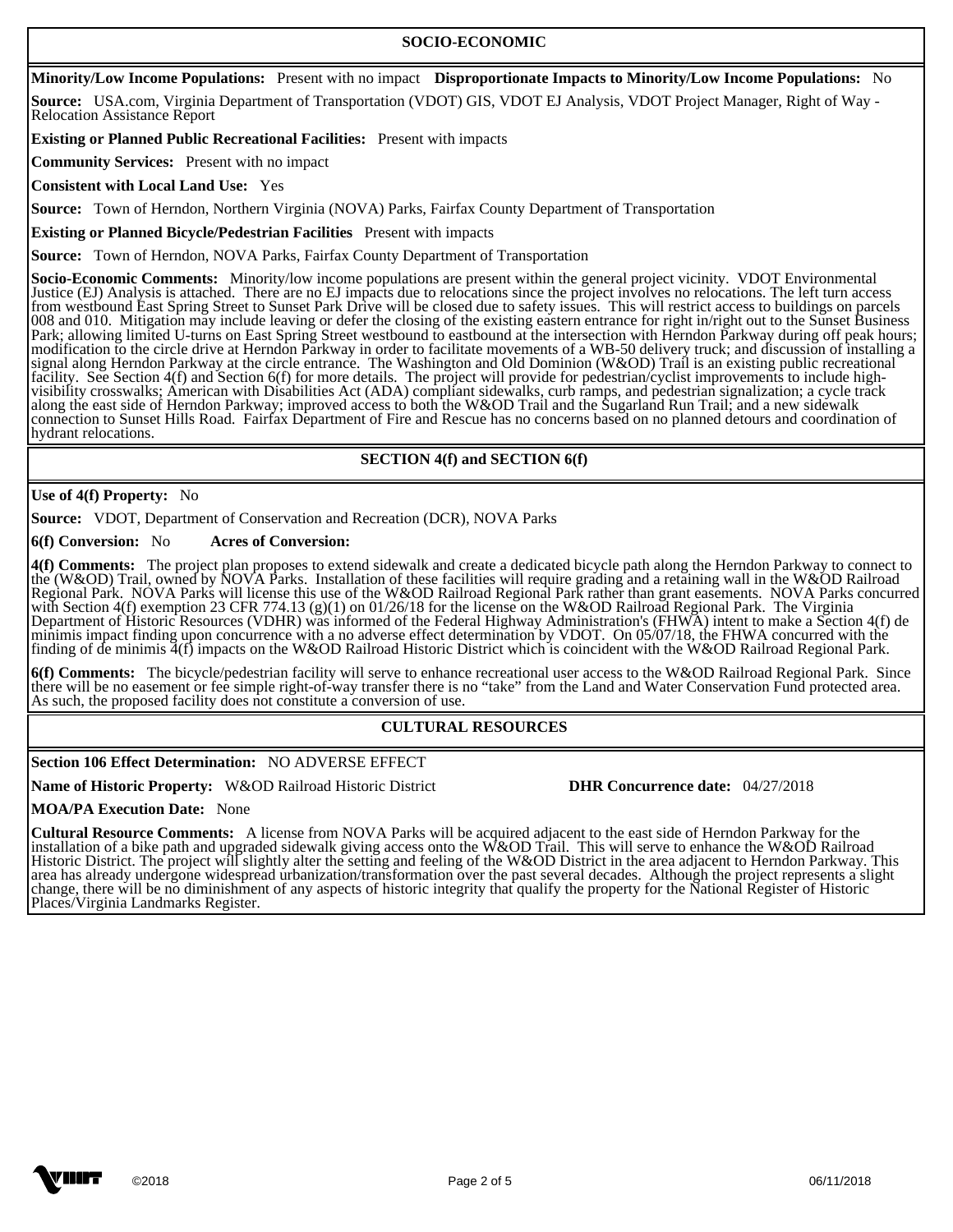| <b>NATURAL RESOURCES</b>                                                                                                                                                                                                                                                                 |                                           |                                      |  |  |
|------------------------------------------------------------------------------------------------------------------------------------------------------------------------------------------------------------------------------------------------------------------------------------------|-------------------------------------------|--------------------------------------|--|--|
| <b>Are Waters of the U.S. present?</b> No                                                                                                                                                                                                                                                |                                           |                                      |  |  |
| Linear Feet of Impact:                                                                                                                                                                                                                                                                   |                                           |                                      |  |  |
| <b>Federal Threatened or Endangered Species:</b><br>Little Brown Bat                                                                                                                                                                                                                     | (Myotis lucifugus lucifugus)              | )-Federal:SOC-Present with no impact |  |  |
| Based upon a review of the DGIF database search and DCR Natural Heritage<br>04/09/2018<br><b>B</b> Campbell<br>✓<br>Conservation Site Maps for the project area, <b>Threatened or Endangered species</b><br>collections/records are within the required search distance for the project. |                                           |                                      |  |  |
| <b>100 Year Floodplain:</b> Present with no impact<br><b>Regulatory Floodway Zone:</b> Not Present                                                                                                                                                                                       |                                           |                                      |  |  |
| <b>Public Water Supplies:</b> Not Present                                                                                                                                                                                                                                                | Are any tidal waters/wetlands present? No |                                      |  |  |
| <b>IWetlands:</b> Not Present                                                                                                                                                                                                                                                            | <b>Tidal Acres of Impact:</b>             | <b>Tidal Wetland Type:</b>           |  |  |
| Are any Non-Tidal Wetlands Present? No                                                                                                                                                                                                                                                   | <b>Non Tidal Acres of Impact:</b>         | <b>Non Tidal Wetland Type:</b>       |  |  |
| <b>Total Wetland Acres of Impacts:</b>                                                                                                                                                                                                                                                   |                                           |                                      |  |  |
| <b>Are water quality permits required?</b> No                                                                                                                                                                                                                                            |                                           |                                      |  |  |
| Natural Resource Comments: No Waters of the US are within proposed project limits. Based on review of Public Hearing plans and scope<br>of project, no adverse effects to any Threatened and Endangered species or associated habitat are anticipated.                                   |                                           |                                      |  |  |

# **AGRICULTURAL/OPEN SPACE**

**Open Space Easements:** Not Present

**Agricultural/Forestal Districts:** Not Present

**Source:** Project Definition Form

 $\overline{a}$ 

 $\overline{a}$ 

 $\overline{a}$ 

**Agricultural/Open Space Comments:** No agricultural/forestal or open space easements are present in the project area based on a VDOT Comprehensive Environmental Data and Reporting System (CEDAR) Geographic Information System (GIS) database search. There are no existing nor proposed Virginia Outdoor Foundation (VOF) open-space easements within the immediate vicinity of the project.

### **FARMLAND**

**NRCS Form CPA-106 Attached?** No

**NRCS Form CPA-106 not attached because:** 

**Land already in Urban use.** 

**Alternatives Analysis Required?** No

**Source:** Natural Resource Conservation Service (NRCS) Coordination, CEDAR GIS

Farmland Comments: Per NRCS, this area is committed to urban uses and no prime farmland exists in this area any longer. Soil erosion would not be significantly impacted by this project. Care should be taken to protect any exposed soil.

### **INVASIVE SPECIES**

**Invasive Species in the project area?** Unknown

**There is potential for invasive species to become established along the limits of disturbance of the project during and following construction. Section 244.02(c) of VDOT's Road and Bridge Specifications (2016) includes provisions intended to control noxious weeds (which includes non-native and invasive species).** 

**While rights-of-ways are at risk from invasive species colonization from adjacent properties, implementing the above provisions would reduce or minimize potential for introduction, proliferation, and spread of invasive species. Additionally, the implementation of best management practices for erosion/sediment control and abatement of pollutant loading would minimize indirect impacts to adjoining communities and habitat by reducing excess nutrient loads that could encourage invasive species proliferation.** 

**Invasive Species Comments:** Based on site visits by VDOT, invasive species are likely present in the project area. DCR has only general information about the distribution of invasives. Many invasive species are adapted to take advantage of soil disturbances and poor soil conditions. Non native invasive plants are found throughout Virginia; therefore, the potential exists for some VDOT projects to further the establishment of invasive species. Minimizing soil disturbance will help to inhibit the establishment of invasive species.

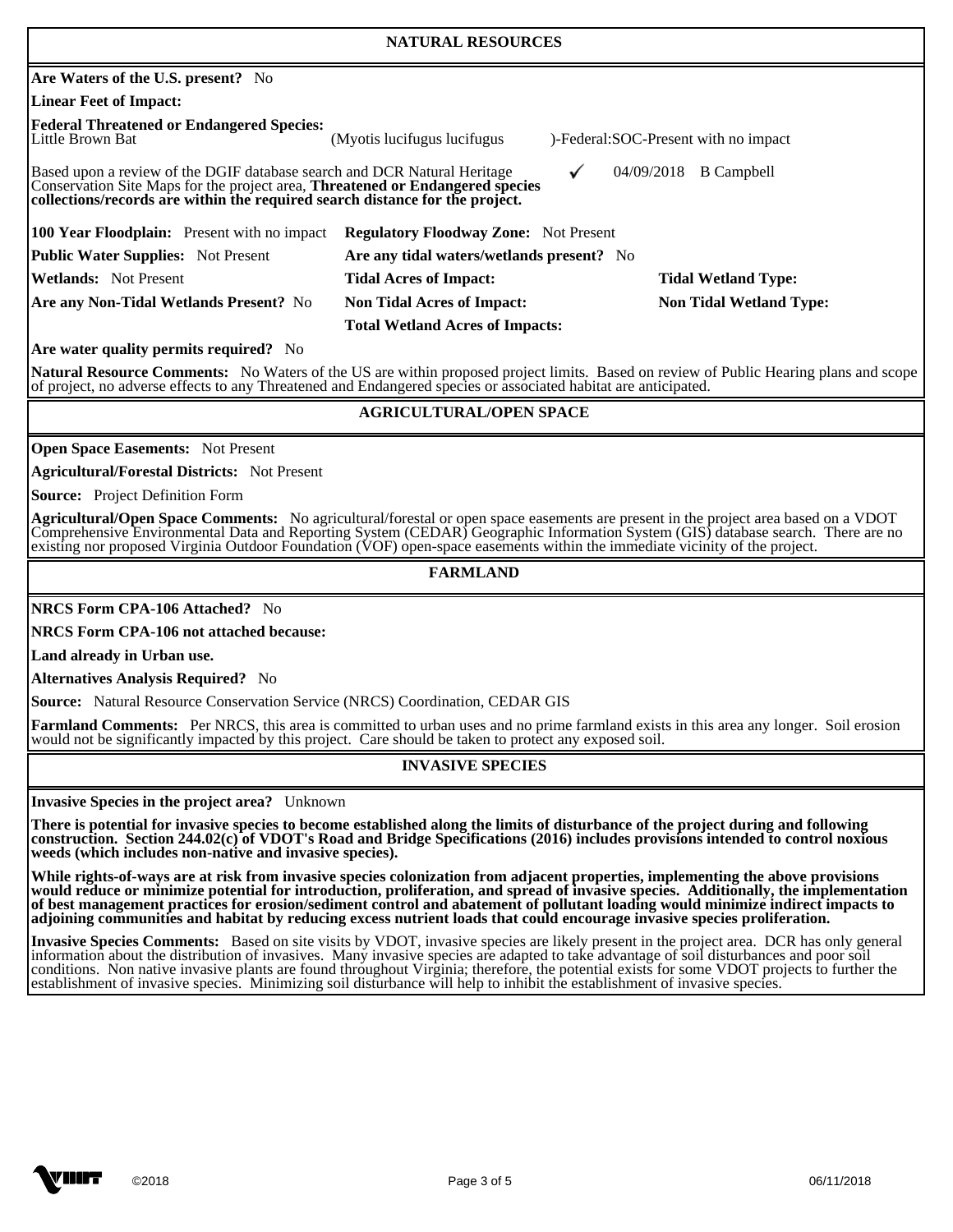## **Air Quality Status and Regional Conformity**

Jurisdiction Description: This project is located within a Marginal 8-hour Ozone Nonattainment area, and a volatile organic compounds (VOC) and nitrogen oxides (NOx) Emissions Control Area. As such, all reasonable precautions should be taken to limit the emissions of VOC and NOx. In addition, the following VDEQ air pollution regulations must be adhered to during the construction of this project: 9 VAC 5-130, Open Burning restrictions; 9 VAC 5-45, Article 7, Cutback Asphalt restrictions; and 9 VAC 5-50, Article 1, Fugitive Dust precautions.

Federal conformity requirements apply since the project is located, at least in part, in an air quality nonattainment or maintenance area. Accordingly, there must be a currently conforming transportation plan and program at the time of project approval, and the project must come from a conforming plan and program (or otherwise meet criteria specified in 40 CFR 93.109(b)).

#### **Carbon Monoxide**

 $\overline{a}$ 

CO Microscale Analysis Required for NEPA? No

Design Year 2042 ADT for Spring Street of 47.2k (NOVA District memo re "Spring Street Widening, Town of Herndon...") are well below the threshold specified in the FHWA-VDOT Programmatic Agreement (PA). Herndon Parkway design year ADT estimated using 2016 Kfactors (VDOT TMS-HPMS) and 2042 forecast turning movements are lower, reaching only 38.5k. While the project includes a portion of a ramp connecting to Fairfax County Parkway, which has much lower ADT than Spring Street, the mainline is not being improved as part of this project. Even if it were to be improved, its design year 2042 ADT is only 68.1k, which may be considered a minor exceedance of the PA threshold of 59k that was based on an intersection with queuing and 2009 emission factors. If the 2009 emission factors used for the PA were to be updated with the current EPA MOVES model. they would be expected to be substantially lower given a much later modeling/ opening year (the advertising date on CEDAR is 11/30/2021) and continued fleet turnover to vehicles constructed to meet more stringent emission standards.

#### **Particulate Matter**

This project is located in: A PM2.5 Attainment Area

PM Hotspot Analysis Required? No

The final rule that establishes the transportation conformity criteria and procedures for determining which transportation projects must be analyzed for local air quality impacts in Fine Particulate Matter (PM2.5) nonattainment and maintenance areas was published on March 10, 2006. This project is located in a PM2.5 attainment area and therefore no further discussion of PM2.5 is necessary.

#### **Mobile Source Air Toxics**

This project requires: No further discussion of MSAT

 $\checkmark$  The project qualifies for a categorical exclusion under 23 CFR 771.117.

A CE is planned for the project per IPM (accessed 12/5/2017).

l **NOISE** 

**Noise Scoping Decision:** Type III- Noise study not required

**Barriers Under Consideration?** No

**Noise Comments:** Noise study is not required.

### $\overline{a}$ **RIGHT OF WAY AND RELOCATIONS**

**Residential Relocations:** No **Commercial Relocations** No

**Non-Profit Relocations:** No

**Right of Way required?** Yes

**Fee Simple:** 1.46 **Temporary Easement:** 1.7

 $\overline{a}$ 

 $\overline{a}$ 

**Permanent Easement:** 0.03 **Utility Easement:** 0

**Amount of Right of Way Acreage:** 3.2

**Septic Systems or Wells:** Not Present **Hazardous Materials:** Not Present

**Source:** VDOT Preliminary Right of Way Data Sheet, Virginia Department of Health, Town of Herndon, Right of Way - Relocation Assistance Report, CEDAR GIS

**ROW and Relocations Comments:** No families, persons, businesses, farms or non-profit organizations will be displaced by this project. There are no buildings and no personal property located within the proposed right of way. The project has been cleared for advertisement and construction by the Regional Hazardous Materials Manager. No additional HazMat investigation is warranted at this time.